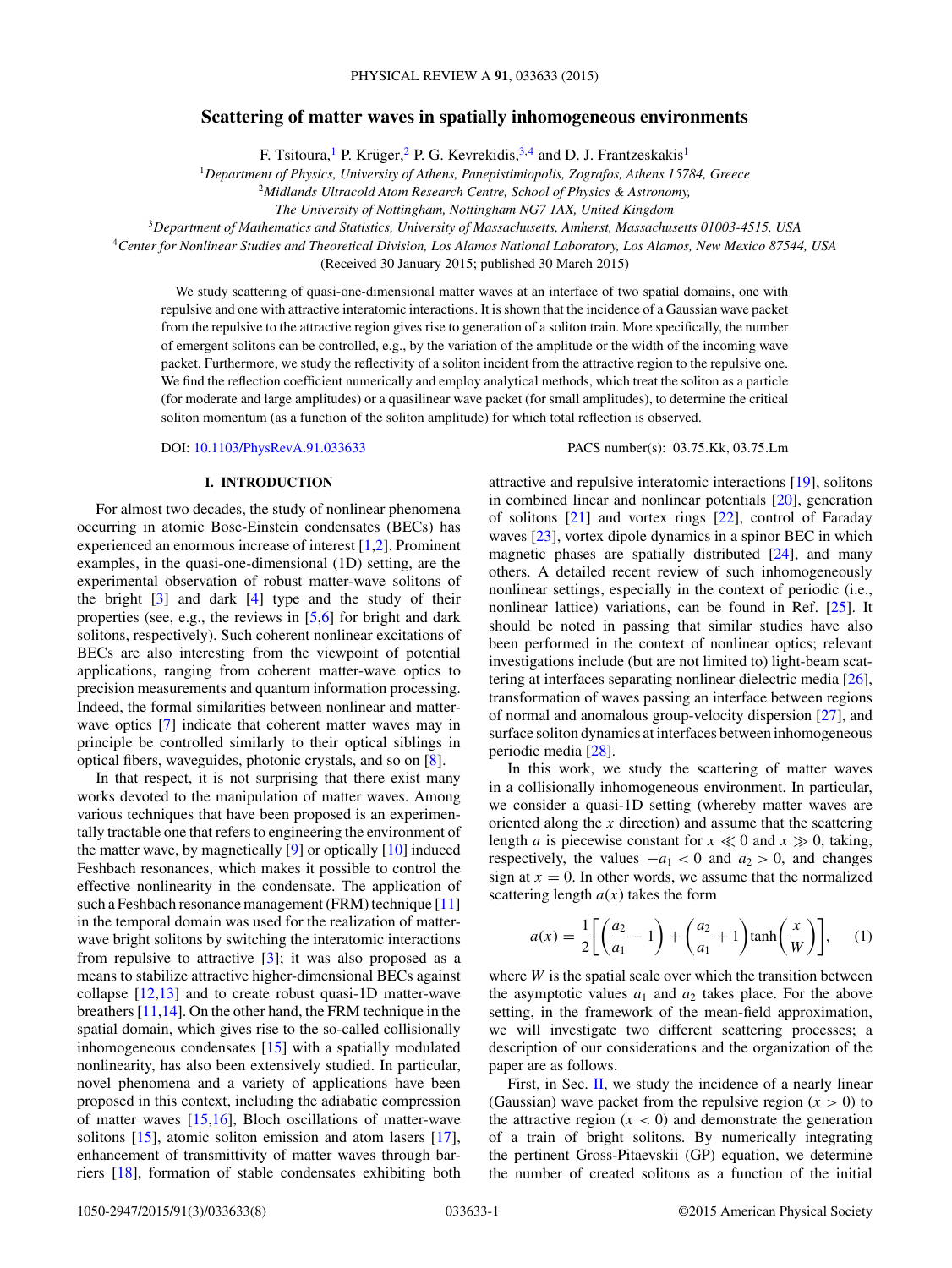<span id="page-1-0"></span>data (amplitude, width, and momentum of the incident wave packet), as well as the difference of the values of the scattering length.

In Sec. [III,](#page-2-0) we study the reflectivity of a bright soliton from the scattering length interface; the soliton is assumed to exist and travel from the attractive region  $(x < 0)$  towards the repulsive region  $(x > 0)$ . We find numerically the reflection coefficient as a function of the soliton momentum and amplitude and find that it has a steplike dependence on momentum for sufficiently weak solitons. In the case of total reflection, we use an analytical approximation (treating the soliton as a particle) and find the equation of motion for the soliton center. This equation is used to determine the critical value of momentum below which total reflection occurs, which turns out to depend linearly on the soliton amplitude. Additionally, for extremely weak solitons, employing results from linear quantum mechanics [\[29\]](#page-7-0), we also find a (different) linear dependence of the critical momentum on the soliton amplitude. Both analytical estimates for weak and strong solitons are found to be in very good agreement with the numerical results, with the latter also encompassing a transition region between the two regimes.

Finally, Sec. [IV](#page-5-0) summarizes our findings and presents a number of directions for future study.

### **II. REFLECTIVITY OF A GAUSSIAN WAVE PACKET FROM THE SCATTERING LENGTH INTERFACE**

#### **Model and creation of a soliton train**

Our considerations start from the following GP equation, which describes a quasi-1D BEC oriented along the *x* axis [\[1,2\]](#page-6-0):

$$
i\hbar \frac{\partial \Psi}{\partial t} = -\frac{\hbar^2}{2m} \frac{\partial^2 \Psi}{\partial x^2} + 2\hbar \omega_\perp a |\Psi|^2 \Psi. \tag{2}
$$

Here  $\Psi(x,t)$  is the mean-field order parameter, *m* is the atomic mass,  $\omega_{\perp}$  is the transverse confining frequency, and *a* the *s*-wave scattering length  $[a > 0 \ (a < 0)$  corresponds to repulsive (attractive) interatomic interactions]. Considering a situation where proper spatially dependent fields close to Feshbach resonances are employed, we assume that the scattering length *a* is piecewise constant for  $x < 0$  and  $x > 0$ , taking the form

$$
a(x) = (1/2)[(a_2 - a_1) + (a_1 + a_2)\tanh(x/W)],
$$
 (3)

where *W* is the spatial scale over which the transition from the asymptotic value  $-a_1 < 0$  (for  $x/W \to -\infty$ ) to  $a_2 > 0$  (for  $x/W \rightarrow +\infty$ ) takes place.

A strategy for developing a corresponding experimental implementation can be based on the interaction tunability of specific atomic species by applying external magnetic fields. For example, for cesium the *s*-wave scattering length *a* changes sign through a zero crossing at an external field strength of 17 G [\[30\]](#page-7-0). Confining cesium atoms in an elongated trapping potential near the surface of an atom chip [\[31\]](#page-7-0) will allow for appropriate local engineering of *a* to form steps of varying widths *W*, where the atom-surface separation sets a scale for achievable minimum step widths. The trapping potential can be formed optically, possibly also by a suitable combination of optical and magnetic fields, whereby care has to be taken

as the magnetic field will influence both the external potential and the scattering length profile  $a(x)$ ; see e.g. the relevant discussion of [\[32\]](#page-7-0).

Normalizing time and space in Eq. (2), as  $t \to \omega_{\perp} t$ and  $x \to x/a_{\perp}$  [where  $a_{\perp} = (\hbar/m\omega_{\perp})^{1/2}$  is the transverse harmonic oscillator length] and the density as  $|\psi|^2 \rightarrow 2\alpha_1 |u|^2$ , we cast Eq. (2) into the following dimensionless form:

$$
i\frac{\partial u}{\partial t} + \frac{1}{2}\frac{\partial^2 u}{\partial x^2} - a(x)|u|^2 u = 0,\tag{4}
$$

where the function  $a(x)$  is given by Eq. [\(1\)](#page-0-0). For our analytical and numerical considerations below, we will use the values  $a_2/a_1 = 0.95$  and  $W = 0.01$ . The former choice is made so as to consider the case in which  $a_1$  and  $a_2$  take similar values (and not, e.g., cases with  $a_2/a_1 \ll 1$  or  $a_2/a_1 \gg 1$ ); the specific value  $a_2/a_1 = 0.95$  is not crucial for our analysis, i.e., qualitatively similar results are obtained for other similar choices. On the other hand, the choice  $W = 0.01$  corresponds to an abrupt steplike transition from the repulsive to the attractive region.

It is relevant to point out here that, generally, Eq. (2) and its variants attempting to more adequately capture transverse degrees of freedom (see the quasi-1D models of Refs. [\[33,34\]](#page-7-0)) suggest that the variations or modulations in transverse trapping strength can be used in a way equivalent to longitudinal variations of the scattering length. This idea has been used even in a quantitative fashion, e.g., to explain the phenomenology of the formation of Faraday wave patterns (see Refs. [\[23](#page-6-0)[,35\]](#page-7-0)). Nevertheless, this type of consideration is not applicable in the present setting, given the sign-changing nature of the nonlinearity.

We now assume that a Gaussian wave packet of amplitude  $U_0$  and width *l*, initially located at  $x = x_0 > 0$  (i.e., in the repulsive region), moves towards the attractive region. The specific form of the wave packet, which is used as an initial condition for Eq. (4) in our simulations, is

$$
u(x,0) = U_0 \exp\left(-\frac{(x-x_0)^2}{l^2}\right) \exp(-i K x),
$$
 (5)

where  $K$  is the initial momentum of the wave packet. Notice that this form of the wave packet approximates the groundstate profile that would be created in (and potentially released from, in an experimentally relevant setting) a parabolic trap in the repulsive region under consideration and in the case of relatively small atom numbers (corresponding to a weak nonlinearity).

Using the parameter values  $x_0 = 20$ ,  $l = 10$ , and  $K = 1.5$ (as well as  $U_0 = 1$ ,  $W = 0.01$ , and  $a_2/a_1 = 0.95$ ), we depict the corresponding configuration in the top panel of Fig. [1.](#page-2-0) In the middle and bottom panels of the same figure, we show the subsequent dynamics: It can be observed that the wave packet is transmitted through the discontinuity of the scattering length at  $x \approx 0$  and, after entering the region with attractive interactions, transforms into a train of bright solitons; for a recent discussion of these non-dispersive wave packets and their interactions, including an experimental exploration of their collisions, see e.g. Ref. [\[36\]](#page-7-0). Notice that the solitongeneration process is such that each generated soliton is larger than the one that will be generated at a later time. This is due to the fact that once a portion of the condensate enters the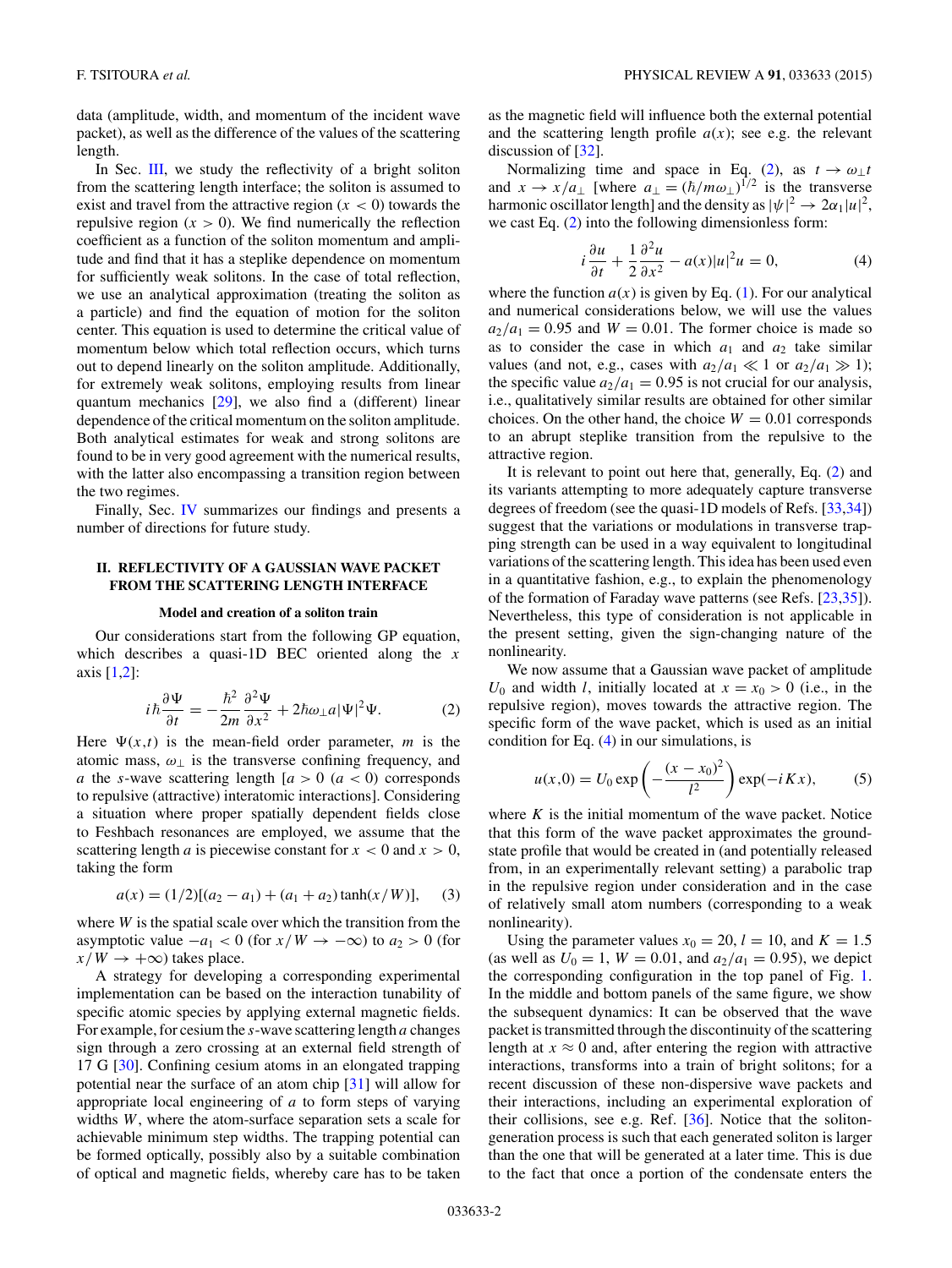<span id="page-2-0"></span>

FIG. 1. (Color online) Motion of a Gaussian wave packet from the region with repulsive interactions to the region with attractive interactions. The top and middle panels show, respectively, the density profiles of the wave function at  $t = 0$  and  $t = 200$  [solid (blue) lines]; the normalized scattering length profile for  $W = 0.01$  is also depicted [dashed (red) line]. The bottom panel represents a contour plot showing the evolution of the density; the middle and bottom panels clearly show the creation of a bright soliton train. The parameter values are  $U_0 = 1$ ,  $x_0 = 20$ ,  $l = 10$ ,  $K = 1.5$ , and  $a_2/a_1 = 0.95$ .

attractive side and is self-organized into a soliton, the number of atoms of the wave packet on the repulsive side is decreased and thus a smaller soliton will be generated next. The largeramplitude solitons travel faster than smaller-amplitude ones. It is interesting to observe, however, that the ratio of the velocities of two adjacent solitons in the train is constant; as a result, for each certain time instance, the distance between adjacent solitons is the same. Additionally, it should be noted that the initial Gaussian wave packet (which is not an exact solution in the repulsive region) spreads as it approaches the step, having a velocity equal to its initial one, which is generally different from the produced solitons' velocities.

Here it is worth mentioning that the results on the generation and characteristics of the atomic soliton train described above are reminiscent of the ones found in Ref. [\[17\]](#page-6-0), but by means



FIG. 2. (Color online) The top and bottom panels show, respectively, the number of solitons  $N_s$  observed at  $t = 200$  as a function of the initial amplitude  $U_0$  (for fixed  $l = 10$ ) or as a function of the initial wave packet width *l* (for fixed  $U_0 = 1$ ) of the Gaussian wave packet. The other parameter values are  $W = 0.01, a_1 = 1, a_2 = 0.95$ ,  $K = 1.5$ , and  $x_0 = 20$ .

of a somewhat different physical mechanism: In that work, the soliton train was produced via a sufficiently deep spatially dependent nonlinearity that acted on a trapped Gaussian wave packet (existing between regions of vanishing and negative scattering lengths). The depth of the (abrupt) negative step was found to control the number of emitted solitary waves.

We find that number of the created solitons  $N_s$  depends on the momentum  $K$ , the amplitude  $U_0$ , and the width  $l$  of the Gaussian wave packet, as well as the height of the interface  $a_2/a_1$ . Results pertaining to the count of the soliton number are shown in Fig. 2: Larger initial amplitudes and/or widths of the wave packet result in a larger number of solitons. On the other hand, increasing the initial momentum *K* and/or the height  $a_2/a_1$  of the interface seems to have a weaker effect on the process; for the particular example shown in Fig. 1, the number of solitons is 7 at time  $t = 200$ . Here we should note that for the counting of the number of solitons, we have included only solitons of amplitude of at least 10% of the first created soliton.

# **III. REFLECTIVITY OF A SOLITON FROM THE SCATTERING LENGTH INTERFACE**

Next we consider the reflectivity of a bright soliton at the scattering length interface. We assume in particular that a bright soliton moves from the attractive  $(x < 0)$  to the repulsive region  $(x > 0)$  and is thus scattered at the interface, at  $x = 0$ , caused by the change of the sign of the nonlinearity. This dynamical scenario is effectively complementary to the one studied in Sec. [II.](#page-1-0)

The bright soliton propagating in the attractive region has the form

$$
u(x,t) = \eta \operatorname{sech}[\eta(x - x_0(t))] \operatorname{exp}[i(kx - \omega t)], \qquad (6)
$$

where  $\eta$ ,  $k$ ,  $x_0$ , and  $\omega$  respectively denote the amplitude, velocity, initial position, and frequency of the soliton. Then we numerically integrate Eq. [\(2\)](#page-1-0) with the initial condition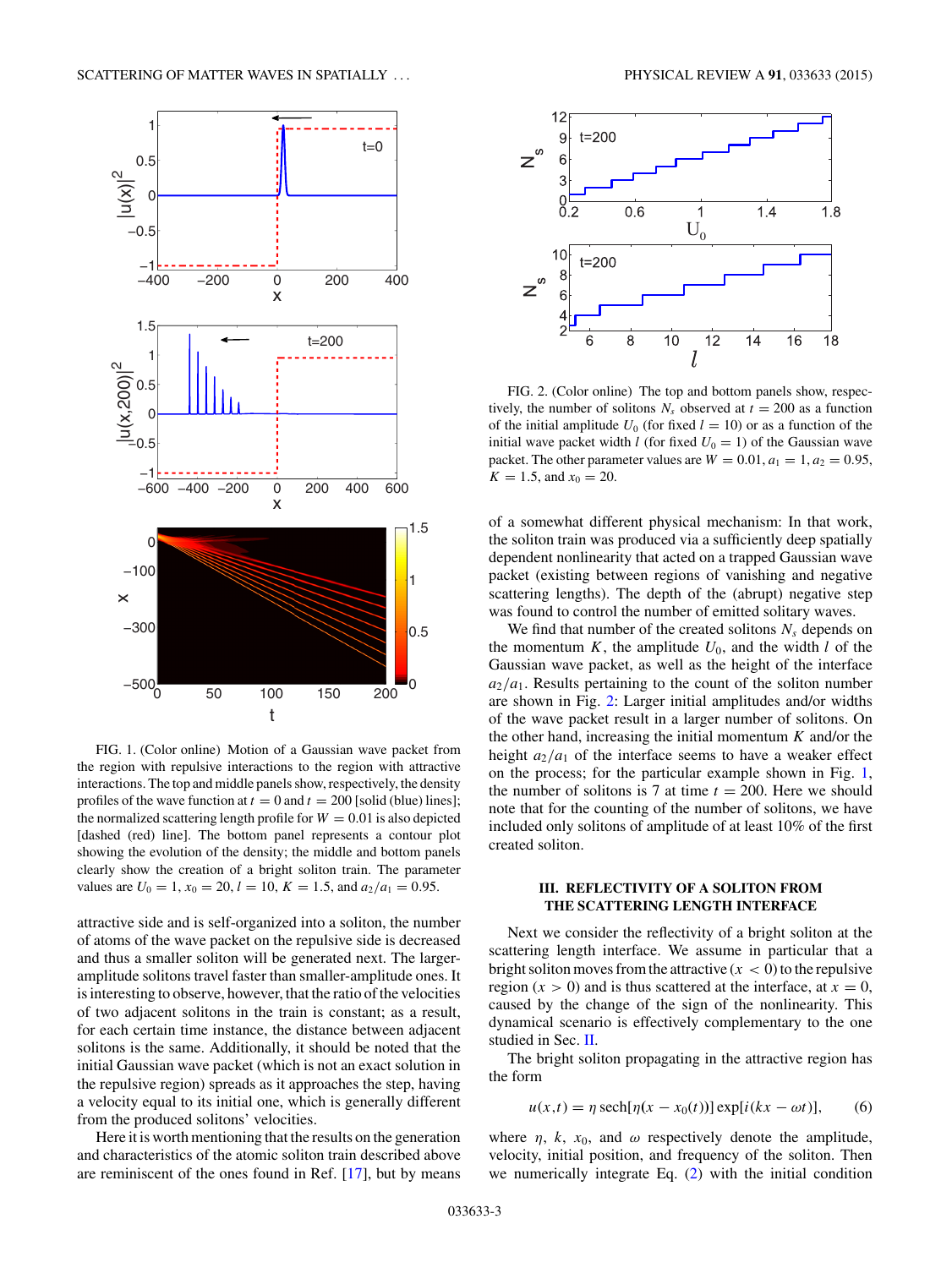<span id="page-3-0"></span>

FIG. 3. (Color online) Contour plots showing the evolution of the density of a bright soliton of initial velocity  $k = 0.7$ , scattered at the interface between the attractive and repulsive regions, at  $x =$ 0 [depicted by the dashed (white) line]. From top to bottom, the amplitude of the soliton is  $\eta = 0.2$ , 0.6, and 1. The top (bottom) panel corresponds to total transmission (reflection); the middle panel shows partial reflection.

taken as

$$
u(x,0) = \eta \operatorname{sech}[\eta(x - x_0(0))] \operatorname{exp}(ikx) \operatorname{exp}(i\phi) \qquad (7)
$$

and observe the dynamics of the scattering process. Typical outcomes are shown in Fig. 3; in all cases, we fix the initial soliton momentum, at  $k = 0.7$ , and vary the amplitude  $\eta$ . We observe that if the soliton amplitude is sufficiently small (large), then total transmission (reflection) is found [see the top (bottom) panel of the figure for  $\eta = 0.2$  ( $\eta = 1$ ). On the other hand, for a moderate value of  $\eta$  [e.g.,  $\eta = 0.6$  (see the middle panel)] the soliton is partially transmitted and reflected. Notice that in the case of total or partial transmission (top and middle panels), the transmitted wave packet rapidly disperses in the repulsive region, with its velocity being roughly the same as the one it had in the attractive region.

The soliton reflectivity can be calculated numerically upon determining the reflection coefficient *R*, defined as the number of atoms remaining in the  $x < 0$  (attractive) region over the number of atoms of the incident soliton. Taking into consideration that the latter is given by  $\int_{-\infty}^{\infty} |u(x,0)|^2 dx = 2\eta$ , we can express *R* as

$$
R = \frac{1}{2\eta} \int_{-\infty}^{0} |u(x, t_{\star})|^2 dx.
$$
 (8)

Here  $t_{\star}$  is a time sufficiently large such that the reflected and transmitted parts of the soliton are spatially well separated; this separation is set by a spatial region of extent  $\Delta x \approx kt$ . around  $x = 0$  and, accordingly,  $t<sub>x</sub>$  is appropriately chosen for each individual numerical experiment.

Figure 4 shows the reflection coefficient as a function of the initial soliton momentum (for  $0 \le k \le 10$ ) and various values of the soliton amplitude *η*. We observe that when *η* is increased, the respective reflection coefficient curves drift towards larger momentum values and the curves become smoother: The transition from total reflection to total transmission becomes less sharp. This means that the interval of momenta for which



FIG. 4. (Color online) Reflection coefficient *R* as a function of the initial soliton momentum  $k$ , for various values of large soliton amplitudes *η*. The inset shows cases corresponding to weak solitons.

partial transmission and reflection occur (as in the middle panel of Fig. 3) increases with increasing soliton amplitude.

From the above discussion, it is obvious that the soliton keeps its particlelike character only in the case where it is totally reflected (see bottom panel of Fig. 3): In the cases of total or partial transmission, the soliton is not supported in the repulsive regime and it is eventually destroyed. We can thus adapt the particle picture for the soliton dynamics in the total reflection regime and describe analytically the soliton trajectory and its reflectivity properties. Our approach based on the center of mass (defined below) extends the corresponding considerations of Ref. [\[37\]](#page-7-0), where a similar methodology was developed for the case of a linear step potential.

We start with the soliton's center of mass, given by

$$
\overline{x} = \int_{-\infty}^{\infty} x |u(x,t)|^2 dx, \tag{9}
$$

which is connected with the soliton momentum  $P =$  $(i/2) \int_{-\infty}^{\infty} (u u_x^* - u^* u_x) dx$  through the equation  $d\overline{x}/dt = P$ . Then, differentiating the latter expression with respect to *t* and using Eq. [\(4\)](#page-1-0), it is straightforward to derive the following equation of motion for  $\bar{x}$ :

$$
\frac{d^2\overline{x}}{dt^2} = \frac{1}{2} \int_{-\infty}^{\infty} \frac{da(x)}{dx} |u(x,t)|^4 dx.
$$
 (10)

The integral on the right-hand side of Eq. (10) can be calculated in an analytical form, upon approximating  $a(x)$  [see Eq. [\(1\)](#page-0-0)] by a Heaviside function in the limiting case where  $W \ll 1/\eta$ . Then  $da(x)/dx$  is approximated by a  $\delta$  function and integrating the right-hand side of Eq.  $(10)$ , we end up with the following result:

$$
\frac{d^2\overline{x}}{dt^2} \approx -\frac{1}{2}\left(1 + \frac{a_2}{a_1}\right)\eta^4 \text{sech}^4[\eta x_0(t)].\tag{11}
$$

Then, taking into consideration that the soliton center is connected with the center of mass through the equation  $\bar{x} = 2\eta x_0$ , we can express Eq. (11) as follows:

$$
\frac{d^2x_0}{dt^2} = -\frac{dV_{\text{eff}}}{dx_0},\tag{12}
$$

where the effective potential  $V_{\text{eff}}$  is given by

$$
V_{\text{eff}}(x_0) = \frac{1}{12} \left( 1 + \frac{a_2}{a_1} \right) \eta^2 [3 \tanh(\eta x_0) - \tanh^3(\eta x_0)]. \tag{13}
$$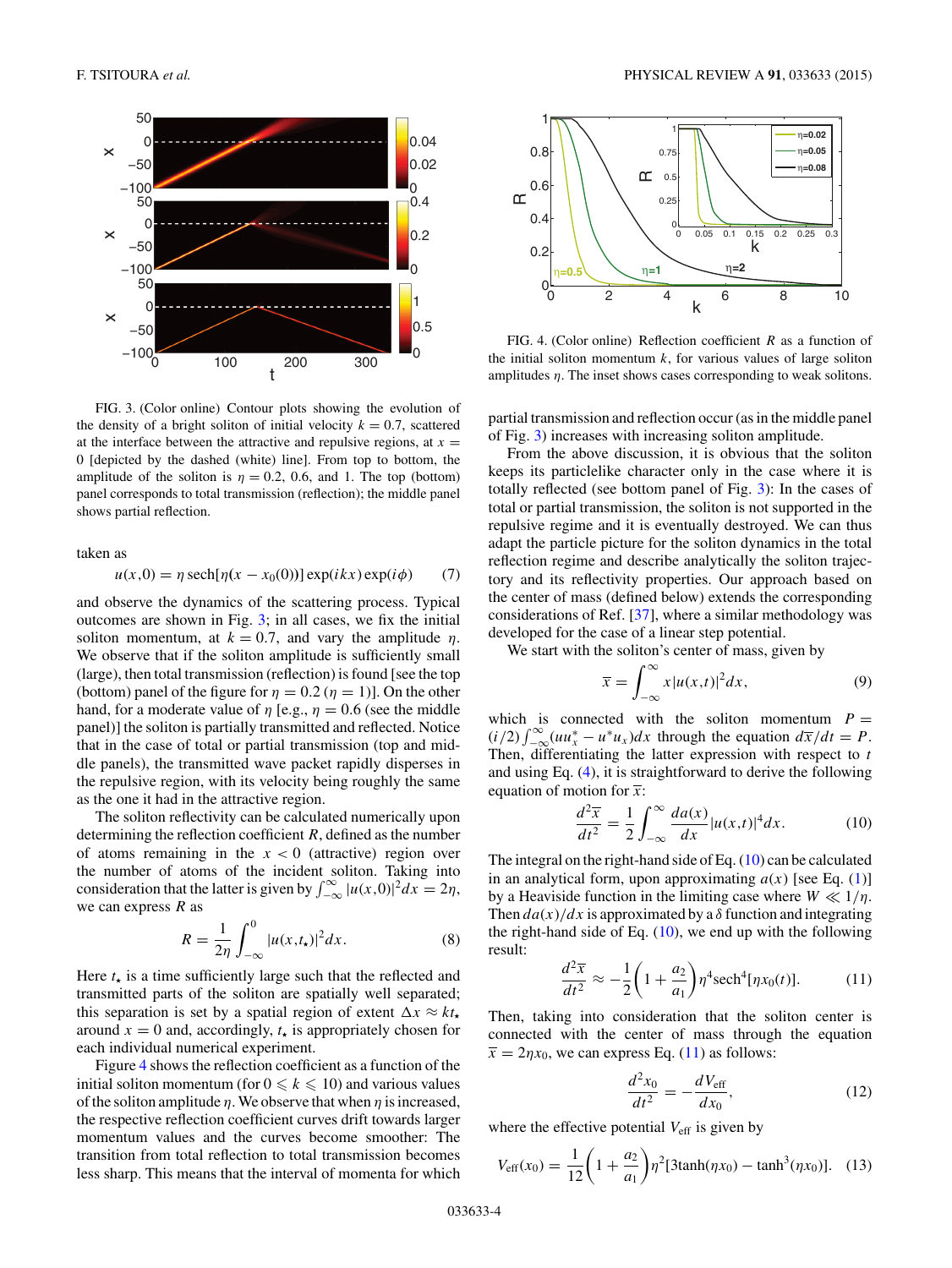<span id="page-4-0"></span>

FIG. 5. (Color online) Sketch of the effective potential  $V_{\text{eff}}$  (blue line) as a function of  $x_0$ . Shown also is the soliton, initially located at  $x<sub>0</sub>(0)$  [left (green) curve], far from the scattering length interface and in close proximity to the interface [right (red) curve], where the location of its center is  $x_0(|\Delta x|)$ .

Equation [\(12\)](#page-3-0) shows that the soliton can be regarded as a Newtonian unit-mass particle, which evolves in the presence of the effective potential  $V_{\text{eff}}$ ; the latter has a shape of a steplike barrier, as depicted in Fig. 5. Thus, according to this particle picture, the soliton will be totally reflected if its initial energy  $E_s$  is less than the height of the barrier. Since the soliton is expected to interact with the effective potential only through its exponential leading tail, the soliton center is anticipated to never reach the interface at  $x = 0$ , but it will approach it only up to a distance roughly equal to the half width at half maximum (HWHM) of the soliton; the above situation is schematically illustrated in Fig. 5. Thus, taking into consideration that the soliton's HWHM, denoted by  $\Delta x$ , is connected with the inverse width  $\eta$  through the equation  $\Delta x = \ln(1 + \sqrt{2})/\eta$ , we can find that the relevant barrier height is given by  $V_{\text{eff}}(\Delta x) - V_{\text{eff}}(x_0(0))$ , where  $x_0(0)$  is the initial soliton position. According to the above arguments, the soliton will be totally reflected if the initial soliton energy is less than or equal to the effective barrier height, namely,

$$
E_s \equiv \frac{1}{2}k^2 + V_{\text{eff}}(x_0(0)) \leq V_{\text{eff}}(\Delta x).
$$
 (14)

We have numerically checked the validity of this analysis by comparing first the numerically obtained soliton trajectory [by means of direct numerical integration of Eq. [\(4\)](#page-1-0) in the case of total reflection] with the approximate analytical result of Eq. [\(12\)](#page-3-0). A typical example, corresponding to a soliton amplitude  $\eta = 0.4$  and momentum  $k = 0.1$ , is shown in Fig. 6. There the numerical result is displayed in the form of a contour plot for the evolution of the soliton density and the analytical result of Eq. [\(12\)](#page-3-0) (see the dashed line in the figure). Note that similar results were obtained for soliton amplitudes  $0.2 < \eta < 2$ . It can be seen that the dashed line follows with fairly good accuracy the evolution of the soliton center. The slight discrepancy observed can be explained as follows: The tail of the bright soliton, in the case of total reflection (see Figs. 5 and 6), interacts with the interface, enters the repulsive area, and eventually returns to the attractive region. This effect, which cannot be explained via the particle approach, causes a slight shift in the soliton trajectory. Thus, the trajectory obtained from Eq. [\(10\)](#page-3-0) has naturally a slight discrepancy for any soliton amplitude *η*.



FIG. 6. (Color online) Contour plot showing the space-time evolution of the motion of the soliton center. The bright soliton is initially placed at  $x_0(0) = -10$ , while its amplitude and momentum are  $\eta = 0.4$  and  $k = 0.1$ , respectively. The dashed (black) curve represents the analytical result of Eq. [\(12\)](#page-3-0), while the horizontal (white) line depicts  $x = 0$ .

Next, employing Eq. (14), it is possible to derive analytically the critical value of the initial momentum  $k_{cr}$  [when the equality in Eq. (14) holds], for which total reflection occurs, as a function of the soliton amplitude and the parameters characterizing the scattering length profile. The result is

$$
k_{\rm cr} = \left[\frac{1}{3}\left(1 + \frac{a_2}{a_1}\right)(1 + C)\right]^{1/2} \eta,\tag{15}
$$

where constant  $C = (1/2)[3 \tanh(\eta \Delta x) - \tanh^3(\eta \Delta x)]$  and  $\eta \Delta x = -\ln(1 + \sqrt{2}) \approx -0.88$ . Note that Eq. (15) suggests a linear dependence of  $k_{cr}$  on  $\eta$ , which is confirmed by our numerical simulations. Indeed, as shown in Fig. 7, for solitons of sufficiently large amplitudes, i.e., for  $\eta \geq 0.2$ , this analytical prediction [depicted by the solid (green) straight line] is in excellent agreement with the numerical result for  $k_{cr}$  [depicted by the (red) dots]. Notice that the numerically obtained values for *k*cr are calculated so that the respective reflection coefficient values become less than unity by a factor of  $10^{-3}$ ; however, we note here that the results presented are only weakly sensitive to the selection of the particular threshold.



FIG. 7. (Color online) Critical momentum  $k_{cr}$ , below which total reflection occurs, as a function of the soliton amplitude *η*. The (red) dots depict the numerical result, while the left (blue) and right (green) straight lines correspond to the analytical predictions of Eqs. [\(19\)](#page-5-0) and (15), respectively. The parameter values are  $a_1 = 1$ ,  $a_2 = 0.95$ , and  $W = 0.01$ .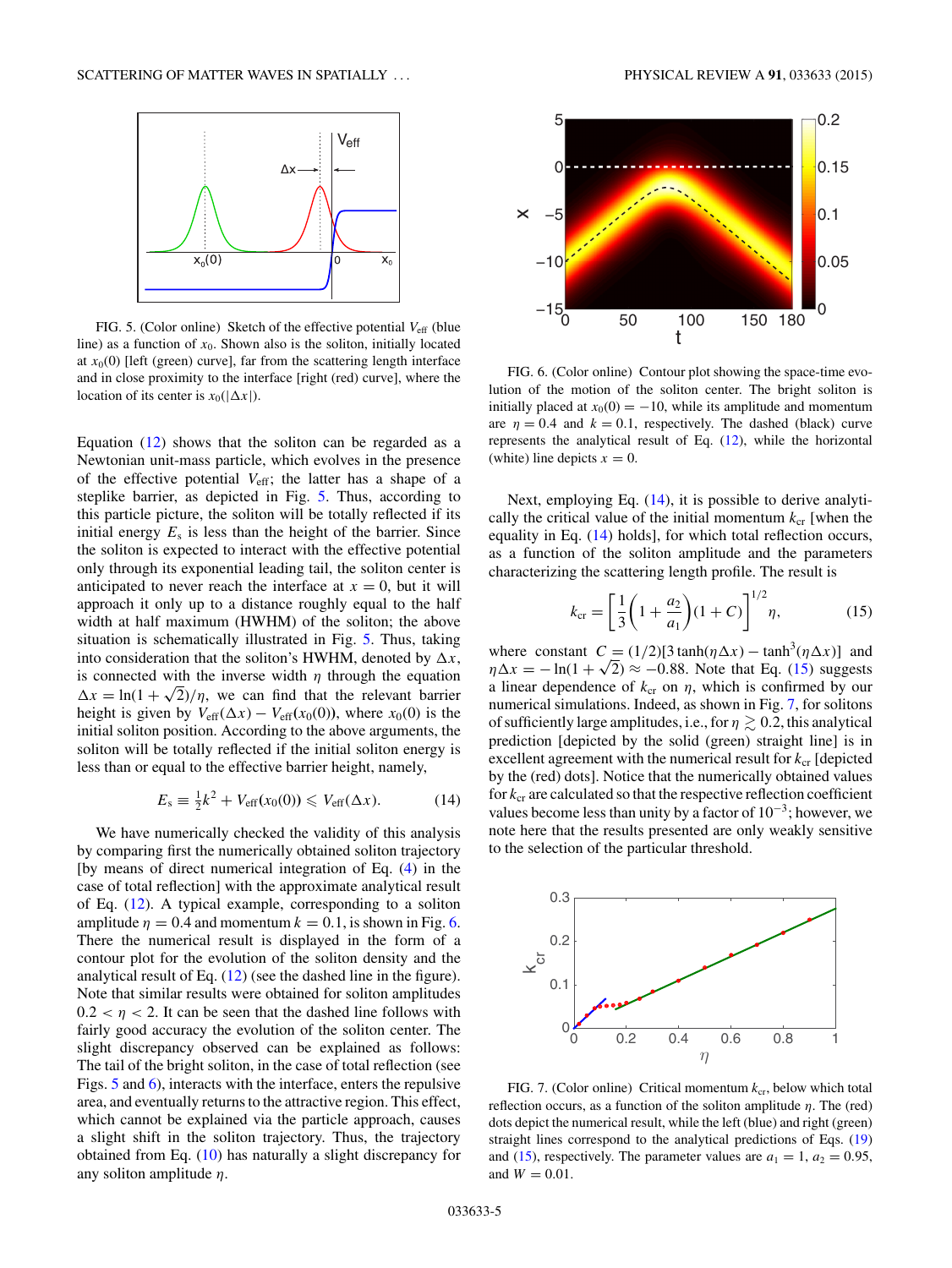<span id="page-5-0"></span>For weaker solitons it is expected that our analytical approximations described above should be less accurate: This is due to the fact that for small values of  $\eta$ , the nonlinearity becomes extremely weak and thus a linear description of the problem would be more appropriate. In such a case, the soliton can be treated as a linear wave packet, which is scattered from an effective step barrier; the latter is basically formed by the steplike change of the scattering length profile. Then the reflection coefficient can be approximated from the corresponding linear problem [\[29\]](#page-7-0) as follows:

$$
R = 1 - \frac{4\sqrt{(E - V_0)E}}{(\sqrt{E} + \sqrt{E - V_0})^2},
$$
\n(16)

where  $E$  and  $V_0$  denote, respectively, the energy of the wave packet and the height of the effective potential barrier. Notice that Eq. (16) stands for plane waves; however, it can still provide a reasonable approximation as long as the soliton width  $\eta^{-1}$  is sufficiently large, i.e., for sufficiently weak solitons. In our case, the soliton energy is given by (see, e.g., Ref. [\[2\]](#page-6-0))

$$
E = \eta k^2 - \frac{1}{3}\eta^3,\tag{17}
$$

while the strength of the effective barrier potential is given by

$$
V_0 = \frac{1}{2} \int_{-\infty}^{\infty} a(x)|u|^4 dx = \frac{1}{3} \left(\frac{a_2}{a_1} - 1\right) \eta^3.
$$
 (18)

Then total reflection, i.e.,  $R = 1$  in Eq. (16), occurs for  $E = V_0$ ; the latter equation leads to the following result for the critical momentum  $k_{\text{cr}}$ :

$$
k_{\rm cr} = \left(\frac{a_2}{3a_1}\right)^{1/2} \eta.
$$
 (19)

The above approximate analytical result, which is relevant to weak solitons, also shows a linear dependence of  $k_{cr}$  on  $\eta$  and is in very good agreement with the numerical results, as shown in Fig. [7](#page-4-0) for  $\eta \lesssim 0.1$ .

In summary, we capture the regime of small  $\eta$  by means of the linear or wave theory and the regime of large *η* by our soliton particle theory, while between the two we interpolate via the use of numerical computations as shown in Fig. [7.](#page-4-0)

# **IV. CONCLUSION**

In this work, we studied the scattering of quasi-1D matter waves in a spatially inhomogeneous environment, characterized by a piecewise constant profile of the scattering length *a*, such that  $a = -a_1 < 0$  for  $x < 0$ ,  $a = a_2 > 0$  for  $x > 0$ , and *a* changes sign at  $x = 0$ . This way, in the region  $x < 0$  $(x > 0)$  the interatomic interactions are attractive (repulsive). We investigated two different dynamical scenarios: (i) the scattering of a quasilinear (Gaussian) wave packet at the scattering length interface, with the wave packet traveling from the repulsive to the attractive region, and (ii) the scattering of a matter-wave bright soliton at the scattering length interface, with the soliton traveling from the attractive to the repulsive region.

In case (i), we found that when the wave packet enters the attractive region it evolves into a train of bright solitons. The

soliton train is such that each generated soliton is larger than the one that will be generated at later times, while the distance between adjacent solitons is the same. We counted the number of the created solitons, as a function of the wave packet's initial characteristics (momentum, amplitude, and width) and the height of the nonlinearity interface  $a_2/a_1$ , and found that larger initial amplitudes and/or widths of the initial wave packet result in a larger number of solitons.

For case (ii), we found that the incidence of the soliton at the scattering length interface generally leads to total transmission, total reflection, or partial transmission and reflection. The reflection coefficient was determined numerically as a function of the initial soliton momentum for different soliton amplitudes. For sufficiently weak solitons, we found an almost abrupt change from total transmission to total reflection, effectively associated with the linear phenomenology in a step potential. For stronger solitons, the reflection coefficient featured a smoother dependence on the momentum.

We also developed analytical approximations, which treated the solitons as particles (for large amplitudes) or linear wave packets (for small amplitudes), to determine the critical value of soliton momentum  $k_{cr}$  below which total reflection occurs. We found that  $k_{cr}$  depends linearly on the soliton amplitude, but with different slopes in the purely nonlinear and the quasilinear regimes. Numerically, we found a smooth crossover between these two regimes, which can be interpreted as a gradual continuous change of the soliton from being dominated by wavelike to particlelike properties. Our analytical predictions were found to be in very good agreement with the corresponding numerical results.

There are numerous directions that may be worth investigating for future efforts. One of these is to consider the possibility of multiple steps and their interplay. Another is to examine the interplay of the nonlinear step with an external linear potential or with a nontrivial background (e.g., on the repulsively interacting side, which can support such a background) and to explore the dynamics of incident wave packets in such settings. Potentially, probing the soliton dynamics in such configurations could be utilized towards retrieving quantitative information about the nature of linear and/or nonlinear unknown potentials.

From a more rigorous mathematical perspective, it would be interesting to attempt to connect the present setting to the extensive developments in treating integrable problems with suitable boundary conditions (e.g., on the half line), as detailed, e.g., in Ref. [\[38\]](#page-7-0). A way to make this connection may be to consider the GP equation, e.g., solely on the attractive domain with a boundary condition inferred by the incidence of the Gaussian wave packet at  $x = 0$  (i.e., a Gaussian in time boundary condition). A potential by-product of such a formulation might be the identification of the number of solitary waves that will emerge as a function of the properties of this effective (and localized in time) boundary drive.

Finally, it would be of particular interest to extend considerations to the two- or higher-dimensional setting. There, understanding the properties of the formed solitons, e.g., on the attractive interaction domain, taking into consideration the collapse feature that arises in the critical or supercritical higher-dimensional case [\[39\]](#page-7-0), would be especially relevant.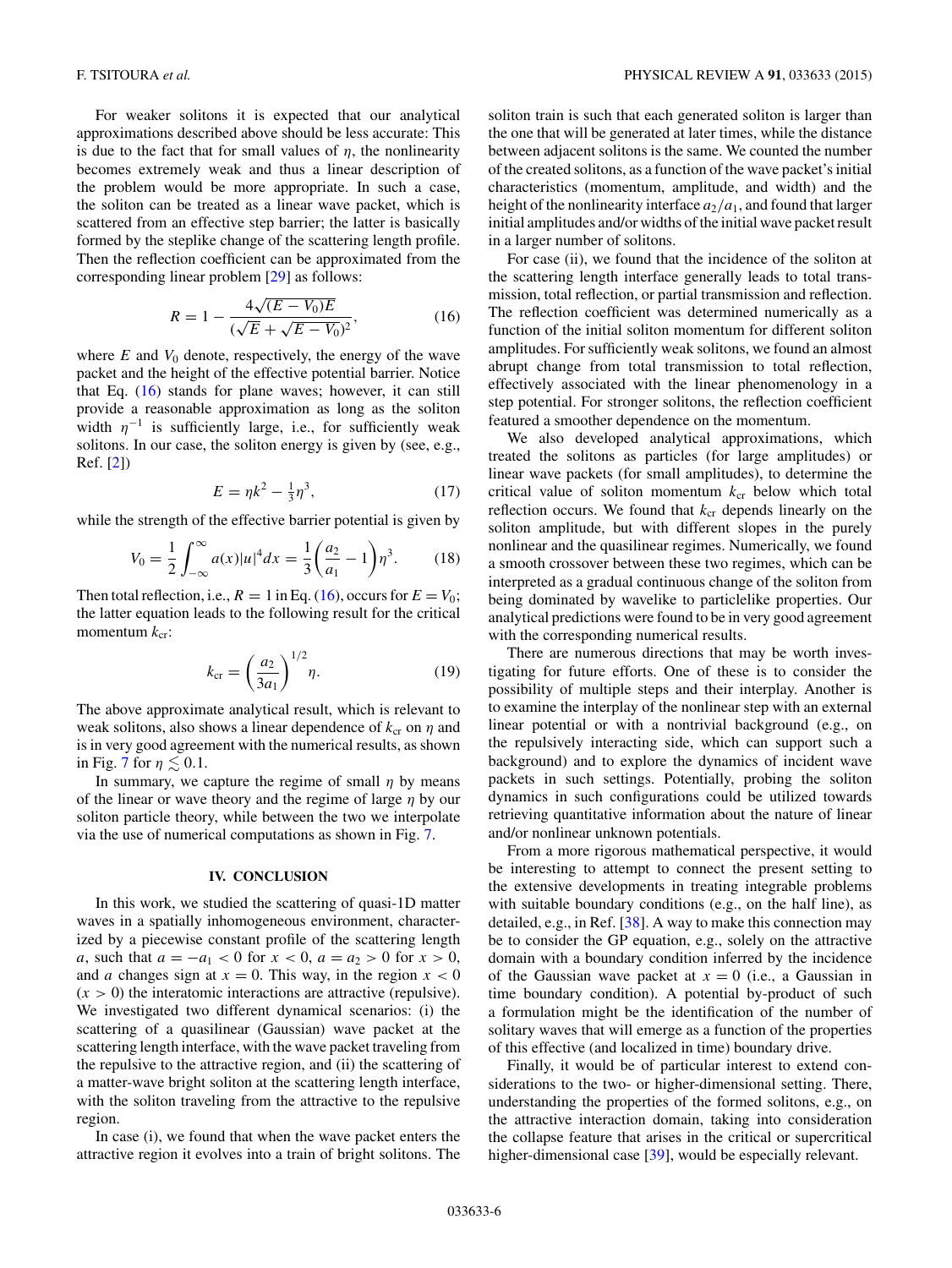### **ACKNOWLEDGMENTS**

<span id="page-6-0"></span>The work of D.J.F. was partially supported by the Special Account for Research Grants of the University of Athens. P.G.K. acknowledges support from the National Science Foundation under Grant No. DMS-1312856, FP7-People under Grant No. IRSES-605096, the Binational (US-Israel) Science Foundation through Grant No. 2010239, and the US AFOSR under Grant No. FA9550-12-10332. P.K. acknowledges support from EPSRC (Grant No. EP/I017828/1) and the

- [1] *Emergent Nonlinear Phenomena in Bose-Einstein Condensates: Theory and Experiment*, edited by P. G. Kevrekidis, D. J. Frantzeskakis, and R. Carretero-Gonzalez (Springer, Berlin, ´ 2008).
- [2] R. Carretero-González, D. J. Frantzeskakis, and P. G. Kevrekidis, [Nonlinearity](http://dx.doi.org/10.1088/0951-7715/21/7/R01) **[21](http://dx.doi.org/10.1088/0951-7715/21/7/R01)**, [R139](http://dx.doi.org/10.1088/0951-7715/21/7/R01) [\(2008\)](http://dx.doi.org/10.1088/0951-7715/21/7/R01).
- [3] K. E. Strecker, G. B. Partridge, A. G. Truscott, and R. G. Hulet, [Nature \(London\)](http://dx.doi.org/10.1038/nature747) **[417](http://dx.doi.org/10.1038/nature747)**, [150](http://dx.doi.org/10.1038/nature747) [\(2002\)](http://dx.doi.org/10.1038/nature747); L. Khaykovich, F. Schreck, G. Ferrari, T. Bourdel, J. Cubizolles, L. D. Carr, Y. Castin, and C. Salomon, [Science](http://dx.doi.org/10.1126/science.1071021) **[296](http://dx.doi.org/10.1126/science.1071021)**, [1290](http://dx.doi.org/10.1126/science.1071021) [\(2002\)](http://dx.doi.org/10.1126/science.1071021); S. L. Cornish, S. T. Thompson, and C. E. Wieman, [Phys. Rev. Lett.](http://dx.doi.org/10.1103/PhysRevLett.96.170401) **[96](http://dx.doi.org/10.1103/PhysRevLett.96.170401)**, [170401](http://dx.doi.org/10.1103/PhysRevLett.96.170401) [\(2006\)](http://dx.doi.org/10.1103/PhysRevLett.96.170401).
- [4] S. Burger, K. Bongs, S. Dettmer, W. Ertmer, K. Sengstock, [A. Sanpera, G. V. Shlyapnikov, and M. Lewenstein,](http://dx.doi.org/10.1103/PhysRevLett.83.5198) Phys. Rev. Lett. **[83](http://dx.doi.org/10.1103/PhysRevLett.83.5198)**, [5198](http://dx.doi.org/10.1103/PhysRevLett.83.5198) [\(1999\)](http://dx.doi.org/10.1103/PhysRevLett.83.5198); J. Denschlag, J. E. Simsarian, D. L. Feder, C. W. Clark, L. A. Collins, J. Cubizolles, L. Deng, E. W. Hagley, K. Helmerson, W. P. Reinhardt, S. L. Rolston, B. I. Schneider, and W. D. Phillips, [Science](http://dx.doi.org/10.1126/science.287.5450.97) **[287](http://dx.doi.org/10.1126/science.287.5450.97)**, [97](http://dx.doi.org/10.1126/science.287.5450.97) [\(2000\)](http://dx.doi.org/10.1126/science.287.5450.97); B. P. Anderson, P. C. Haljan, C. A. Regal, D. L. Feder, L. A. Collins, C. W. Clark, and E. A. Cornell, [Phys. Rev. Lett.](http://dx.doi.org/10.1103/PhysRevLett.86.2926) **[86](http://dx.doi.org/10.1103/PhysRevLett.86.2926)**, [2926](http://dx.doi.org/10.1103/PhysRevLett.86.2926) [\(2001\)](http://dx.doi.org/10.1103/PhysRevLett.86.2926); Z. Dutton, M. Budde, Ch. Slowe, and L. V. Hau, [Science](http://dx.doi.org/10.1126/science.1062527) **[293](http://dx.doi.org/10.1126/science.1062527)**, [663](http://dx.doi.org/10.1126/science.1062527) [\(2001\)](http://dx.doi.org/10.1126/science.1062527); C. Becker, S. Stellmer, P. Soltan-Panahi, S. Dörscher, M. Baumert, E.-M. Richter, J. Kronjäger, K. Bongs, and K. Sengstock, Nat. Phys. **[4](http://dx.doi.org/10.1038/nphys962)**, [496](http://dx.doi.org/10.1038/nphys962) [\(2008\)](http://dx.doi.org/10.1038/nphys962); S. Stellmer, C. Becker, P. Soltan-Panahi, E.-M. Richter, S. Dörscher, M. Baumert, J. Kronjäger, K. Bongs, and K. Sengstock, [Phys. Rev. Lett.](http://dx.doi.org/10.1103/PhysRevLett.101.120406) **[101](http://dx.doi.org/10.1103/PhysRevLett.101.120406)**, [120406](http://dx.doi.org/10.1103/PhysRevLett.101.120406) [\(2008\)](http://dx.doi.org/10.1103/PhysRevLett.101.120406); A. Weller, J. P. Ronzheimer, C. Gross, J. Esteve, M. K. Oberthaler, D. J. Frantzeskakis, G. Theocharis, and P. G. Kevrekidis, *[ibid.](http://dx.doi.org/10.1103/PhysRevLett.101.130401)* **[101](http://dx.doi.org/10.1103/PhysRevLett.101.130401)**, [130401](http://dx.doi.org/10.1103/PhysRevLett.101.130401) [\(2008\)](http://dx.doi.org/10.1103/PhysRevLett.101.130401); I. Shomroni, E. Lahoud, S. Levy, and J. Steinhauer, [Nat. Phys.](http://dx.doi.org/10.1038/nphys1177) **[5](http://dx.doi.org/10.1038/nphys1177)**, [193](http://dx.doi.org/10.1038/nphys1177) [\(2008\)](http://dx.doi.org/10.1038/nphys1177); G. Theocharis, A. Weller, J. P. Ronzheimer, C. Gross, M. K. Oberthaler, P. G. Kevrekidis, and D. J. Frantzeskakis, [Phys. Rev. A](http://dx.doi.org/10.1103/PhysRevA.81.063604) **[81](http://dx.doi.org/10.1103/PhysRevA.81.063604)**, [063604](http://dx.doi.org/10.1103/PhysRevA.81.063604) [\(2010\)](http://dx.doi.org/10.1103/PhysRevA.81.063604).
- [5] F. Kh. Abdullaev, A. Gammal, A. M. Kamchatnov, and L. Tomio, [Int. J. Mod. Phys. B](http://dx.doi.org/10.1142/S0217979205032279) **[19](http://dx.doi.org/10.1142/S0217979205032279)**, [3415](http://dx.doi.org/10.1142/S0217979205032279) [\(2005\)](http://dx.doi.org/10.1142/S0217979205032279).
- [6] D. J. Frantzeskakis, [J. Phys. A: Math. Theor.](http://dx.doi.org/10.1088/1751-8113/43/21/213001) **[43](http://dx.doi.org/10.1088/1751-8113/43/21/213001)**, [213001](http://dx.doi.org/10.1088/1751-8113/43/21/213001) [\(2010\)](http://dx.doi.org/10.1088/1751-8113/43/21/213001).
- [7] S. L. Rolston and W. D. Phillips, [Nature \(London\)](http://dx.doi.org/10.1038/416219a) **[416](http://dx.doi.org/10.1038/416219a)**, [219](http://dx.doi.org/10.1038/416219a) [\(2002\)](http://dx.doi.org/10.1038/416219a).
- [8] Yu. S. Kivshar and G. P. Agrawal, *Optical Solitons: From Fibers to Photonic Crystals* (Academic, New York, 2003).
- [9] S. Inouye, M. R. Andrews, J. Stenger, H. J. Miesner, D. M. Stamper-Kurn, and W. Ketterle, [Nature \(London\)](http://dx.doi.org/10.1038/32354) **[392](http://dx.doi.org/10.1038/32354)**, [151](http://dx.doi.org/10.1038/32354) [\(1998\)](http://dx.doi.org/10.1038/32354); J. Stenger, S. Inouye, M. R. Andrews, H.-J. Miesner, D. M. Stamper-Kurn, and W. Ketterle, [Phys. Rev. Lett.](http://dx.doi.org/10.1103/PhysRevLett.82.2422) **[82](http://dx.doi.org/10.1103/PhysRevLett.82.2422)**, [2422](http://dx.doi.org/10.1103/PhysRevLett.82.2422) [\(1999\)](http://dx.doi.org/10.1103/PhysRevLett.82.2422); J. L. Roberts, N. R. Claussen, J. P. Burke, Jr., C. H. Greene, E. A. Cornell, and C. E. Wieman, *[ibid.](http://dx.doi.org/10.1103/PhysRevLett.81.5109)* **[81](http://dx.doi.org/10.1103/PhysRevLett.81.5109)**, [5109](http://dx.doi.org/10.1103/PhysRevLett.81.5109) [\(1998\)](http://dx.doi.org/10.1103/PhysRevLett.81.5109);

EU (Grants No. FP7-ICT-601180 and No. FP7-ICT-250072). P.G.K. and P.K. also acknowledge the hospitality of the Synthetic Quantum Systems group and of Markus Oberthaler at the Kirchhoff Institute for Physics at the University of Heidelberg, the Center for Optical Quantum Technologies and Peter Schmelcher at the University of Hamburg, and the Center for Nonlinear Studies at the Los Alamos National Laboratory. The work of P.G.K. at Los Alamos was supported in part by the US Department of Energy.

S. L. Cornish, N. R. Claussen, J. L. Roberts, E. A. Cornell, and C. E. Wieman, *[ibid.](http://dx.doi.org/10.1103/PhysRevLett.85.1795)* **[85](http://dx.doi.org/10.1103/PhysRevLett.85.1795)**, [1795](http://dx.doi.org/10.1103/PhysRevLett.85.1795) [\(2000\)](http://dx.doi.org/10.1103/PhysRevLett.85.1795).

- [10] F. K. Fatemi, K. M. Jones, and P. D. Lett, *[Phys. Rev. Lett.](http://dx.doi.org/10.1103/PhysRevLett.85.4462)* **[85](http://dx.doi.org/10.1103/PhysRevLett.85.4462)**, [4462](http://dx.doi.org/10.1103/PhysRevLett.85.4462) [\(2000\)](http://dx.doi.org/10.1103/PhysRevLett.85.4462); M. Theis, G. Thalhammer, K. Winkler, M. Hellwig, G. Ruff, R. Grimm, and J. H. Denschlag, *[ibid.](http://dx.doi.org/10.1103/PhysRevLett.93.123001)* **[93](http://dx.doi.org/10.1103/PhysRevLett.93.123001)**, [123001](http://dx.doi.org/10.1103/PhysRevLett.93.123001) [\(2004\)](http://dx.doi.org/10.1103/PhysRevLett.93.123001).
- [11] P. G. Kevrekidis, G. Theocharis, D. J. Frantzeskakis, and B. A. Malomed, [Phys. Rev. Lett.](http://dx.doi.org/10.1103/PhysRevLett.90.230401) **[90](http://dx.doi.org/10.1103/PhysRevLett.90.230401)**, [230401](http://dx.doi.org/10.1103/PhysRevLett.90.230401) [\(2003\)](http://dx.doi.org/10.1103/PhysRevLett.90.230401).
- [12] I. Towers and B. A. Malomed, [J. Opt. Soc. Am.](http://dx.doi.org/10.1364/JOSAB.19.000537) **[19](http://dx.doi.org/10.1364/JOSAB.19.000537)**, [537](http://dx.doi.org/10.1364/JOSAB.19.000537) [\(2002\)](http://dx.doi.org/10.1364/JOSAB.19.000537); M. Centurion, M. A. Porter, P. G. Kevrekidis, and D. Psaltis, [Phys. Rev. Lett.](http://dx.doi.org/10.1103/PhysRevLett.97.033903) **[97](http://dx.doi.org/10.1103/PhysRevLett.97.033903)**, [033903](http://dx.doi.org/10.1103/PhysRevLett.97.033903) [\(2006\)](http://dx.doi.org/10.1103/PhysRevLett.97.033903); M. Centurion, M. A. Porter, Y. Pu, P. G. Kevrekidis, D. J. Frantzeskakis, and D. Psaltis, *[ibid.](http://dx.doi.org/10.1103/PhysRevLett.97.234101)* **[97](http://dx.doi.org/10.1103/PhysRevLett.97.234101)**, [234101](http://dx.doi.org/10.1103/PhysRevLett.97.234101) [\(2006\)](http://dx.doi.org/10.1103/PhysRevLett.97.234101); Phys. Rev. A **[75](http://dx.doi.org/10.1103/PhysRevA.75.063804)**, [063804](http://dx.doi.org/10.1103/PhysRevA.75.063804) [\(2007\)](http://dx.doi.org/10.1103/PhysRevA.75.063804).
- [13] F. Kh. Abdullaev, J. G. Caputo, R. A. Kraenkel, and B. A. Malomed, [Phys. Rev. A](http://dx.doi.org/10.1103/PhysRevA.67.013605) **[67](http://dx.doi.org/10.1103/PhysRevA.67.013605)**, [013605](http://dx.doi.org/10.1103/PhysRevA.67.013605) [\(2003\)](http://dx.doi.org/10.1103/PhysRevA.67.013605); H. Saito and M. Ueda, [Phys. Rev. Lett.](http://dx.doi.org/10.1103/PhysRevLett.90.040403) **[90](http://dx.doi.org/10.1103/PhysRevLett.90.040403)**, [040403](http://dx.doi.org/10.1103/PhysRevLett.90.040403) [\(2003\)](http://dx.doi.org/10.1103/PhysRevLett.90.040403); G. D. Montesinos, V. M. Pérez-García, and P. J. Torres, *[Physica D](http://dx.doi.org/10.1016/j.physd.2003.12.001)* **[191](http://dx.doi.org/10.1016/j.physd.2003.12.001)**, [193](http://dx.doi.org/10.1016/j.physd.2003.12.001) [\(2004\)](http://dx.doi.org/10.1016/j.physd.2003.12.001).
- [14] D. E. Pelinovsky, P. G. Kevrekidis, and D. J. Frantzeskakis, [Phys. Rev. Lett.](http://dx.doi.org/10.1103/PhysRevLett.91.240201) **[91](http://dx.doi.org/10.1103/PhysRevLett.91.240201)**, [240201](http://dx.doi.org/10.1103/PhysRevLett.91.240201) [\(2003\)](http://dx.doi.org/10.1103/PhysRevLett.91.240201); D. E. Pelinovsky, P. G. [Kevrekidis, D. J. Frantzeskakis, and V. Zharnitsky,](http://dx.doi.org/10.1103/PhysRevE.70.047604) Phys. Rev. E **[70](http://dx.doi.org/10.1103/PhysRevE.70.047604)**, [047604](http://dx.doi.org/10.1103/PhysRevE.70.047604) [\(2004\)](http://dx.doi.org/10.1103/PhysRevE.70.047604); Z. X. Liang, Z. D. Zhang, and W. M. Liu, [Phys. Rev. Lett.](http://dx.doi.org/10.1103/PhysRevLett.94.050402) **[94](http://dx.doi.org/10.1103/PhysRevLett.94.050402)**, [050402](http://dx.doi.org/10.1103/PhysRevLett.94.050402) [\(2005\)](http://dx.doi.org/10.1103/PhysRevLett.94.050402); M. Matuszewski, E. Infeld, B. A. Malomed, and M. Trippenbach, *[ibid.](http://dx.doi.org/10.1103/PhysRevLett.95.050403)* **[95](http://dx.doi.org/10.1103/PhysRevLett.95.050403)**, [050403](http://dx.doi.org/10.1103/PhysRevLett.95.050403) [\(2005\)](http://dx.doi.org/10.1103/PhysRevLett.95.050403).
- [15] G. Theocharis, P. Schmelcher, P. G. Kevrekidis, and D. J. Frantzeskakis, [Phys. Rev. A](http://dx.doi.org/10.1103/PhysRevA.72.033614) **[72](http://dx.doi.org/10.1103/PhysRevA.72.033614)**, [033614](http://dx.doi.org/10.1103/PhysRevA.72.033614) [\(2005\)](http://dx.doi.org/10.1103/PhysRevA.72.033614).
- [16] F. Kh. Abdullaev and M. Salerno, [J. Phys. B](http://dx.doi.org/10.1088/0953-4075/36/13/314) **[36](http://dx.doi.org/10.1088/0953-4075/36/13/314)**, [2851](http://dx.doi.org/10.1088/0953-4075/36/13/314) [\(2003\)](http://dx.doi.org/10.1088/0953-4075/36/13/314).
- [17] M. I. Rodas-Verde, H. Michinel, and V. M. Pérez-García, [Phys. Rev. Lett.](http://dx.doi.org/10.1103/PhysRevLett.95.153903) **[95](http://dx.doi.org/10.1103/PhysRevLett.95.153903)**, [153903](http://dx.doi.org/10.1103/PhysRevLett.95.153903) [\(2005\)](http://dx.doi.org/10.1103/PhysRevLett.95.153903); A. V. Carpentier, H. Michinel, M. I. Rodas-Verde, and V. M. Pérez-García, Phys. Rev. A **[74](http://dx.doi.org/10.1103/PhysRevA.74.013619)**, [013619](http://dx.doi.org/10.1103/PhysRevA.74.013619) [\(2006\)](http://dx.doi.org/10.1103/PhysRevA.74.013619).
- [18] G. Theocharis, P. Schmelcher, P. G. Kevrekidis, and D. J. Frantzeskakis, [Phys. Rev. A](http://dx.doi.org/10.1103/PhysRevA.74.053614) **[74](http://dx.doi.org/10.1103/PhysRevA.74.053614)**, [053614](http://dx.doi.org/10.1103/PhysRevA.74.053614) [\(2006\)](http://dx.doi.org/10.1103/PhysRevA.74.053614); J. Garnier and F. Kh. Abdullaev, *[ibid.](http://dx.doi.org/10.1103/PhysRevA.74.013604)* **[74](http://dx.doi.org/10.1103/PhysRevA.74.013604)**, [013604](http://dx.doi.org/10.1103/PhysRevA.74.013604) [\(2006\)](http://dx.doi.org/10.1103/PhysRevA.74.013604); P. Niarchou, G. Theocharis, P. G. Kevrekidis, P. Schmelcher, and D. J. Frantzeskakis, *[ibid.](http://dx.doi.org/10.1103/PhysRevA.76.023615)* **[76](http://dx.doi.org/10.1103/PhysRevA.76.023615)**, [023615](http://dx.doi.org/10.1103/PhysRevA.76.023615) [\(2007\)](http://dx.doi.org/10.1103/PhysRevA.76.023615).
- [19] G. Dong, B. Hu, and W. Lu, [Phys. Rev. A](http://dx.doi.org/10.1103/PhysRevA.74.063601) **[74](http://dx.doi.org/10.1103/PhysRevA.74.063601)**, [063601](http://dx.doi.org/10.1103/PhysRevA.74.063601) [\(2006\)](http://dx.doi.org/10.1103/PhysRevA.74.063601).
- [20] H. Sakaguchi and B. A. Malomed, [Phys. Rev. A](http://dx.doi.org/10.1103/PhysRevA.81.013624) **[81](http://dx.doi.org/10.1103/PhysRevA.81.013624)**, [013624](http://dx.doi.org/10.1103/PhysRevA.81.013624) [\(2010\)](http://dx.doi.org/10.1103/PhysRevA.81.013624).
- [21] C. Wang, P. G. Kevrekidis, T. P. Horikis, and D. J. Frantzeskakis, [Phys. Lett. A](http://dx.doi.org/10.1016/j.physleta.2010.07.028) **[374](http://dx.doi.org/10.1016/j.physleta.2010.07.028)**, [3863](http://dx.doi.org/10.1016/j.physleta.2010.07.028) [\(2010\)](http://dx.doi.org/10.1016/j.physleta.2010.07.028); T. Mithun, K. Porsezian, and B. Dey, [Phys. Rev. E](http://dx.doi.org/10.1103/PhysRevE.88.012904) **[88](http://dx.doi.org/10.1103/PhysRevE.88.012904)**, [012904](http://dx.doi.org/10.1103/PhysRevE.88.012904) [\(2013\)](http://dx.doi.org/10.1103/PhysRevE.88.012904).
- [22] F. Pinsker, N. G. Berloff, and V. M. Pérez-García, *[Phys. Rev. A](http://dx.doi.org/10.1103/PhysRevA.87.053624)* **[87](http://dx.doi.org/10.1103/PhysRevA.87.053624)**, [053624](http://dx.doi.org/10.1103/PhysRevA.87.053624) [\(2013\)](http://dx.doi.org/10.1103/PhysRevA.87.053624).
- [23] A. Balaz, R. Paun, A. I. Nicolin, S. Balasubramanian, and R. Ramaswamy, [Phys. Rev. A](http://dx.doi.org/10.1103/PhysRevA.89.023609) **[89](http://dx.doi.org/10.1103/PhysRevA.89.023609)**, [023609](http://dx.doi.org/10.1103/PhysRevA.89.023609) [\(2014\)](http://dx.doi.org/10.1103/PhysRevA.89.023609).
- [24] T. Kaneda and H. Saito, [Phys. Rev. A](http://dx.doi.org/10.1103/PhysRevA.90.053632) **[90](http://dx.doi.org/10.1103/PhysRevA.90.053632)**, [053632](http://dx.doi.org/10.1103/PhysRevA.90.053632) [\(2014\)](http://dx.doi.org/10.1103/PhysRevA.90.053632).